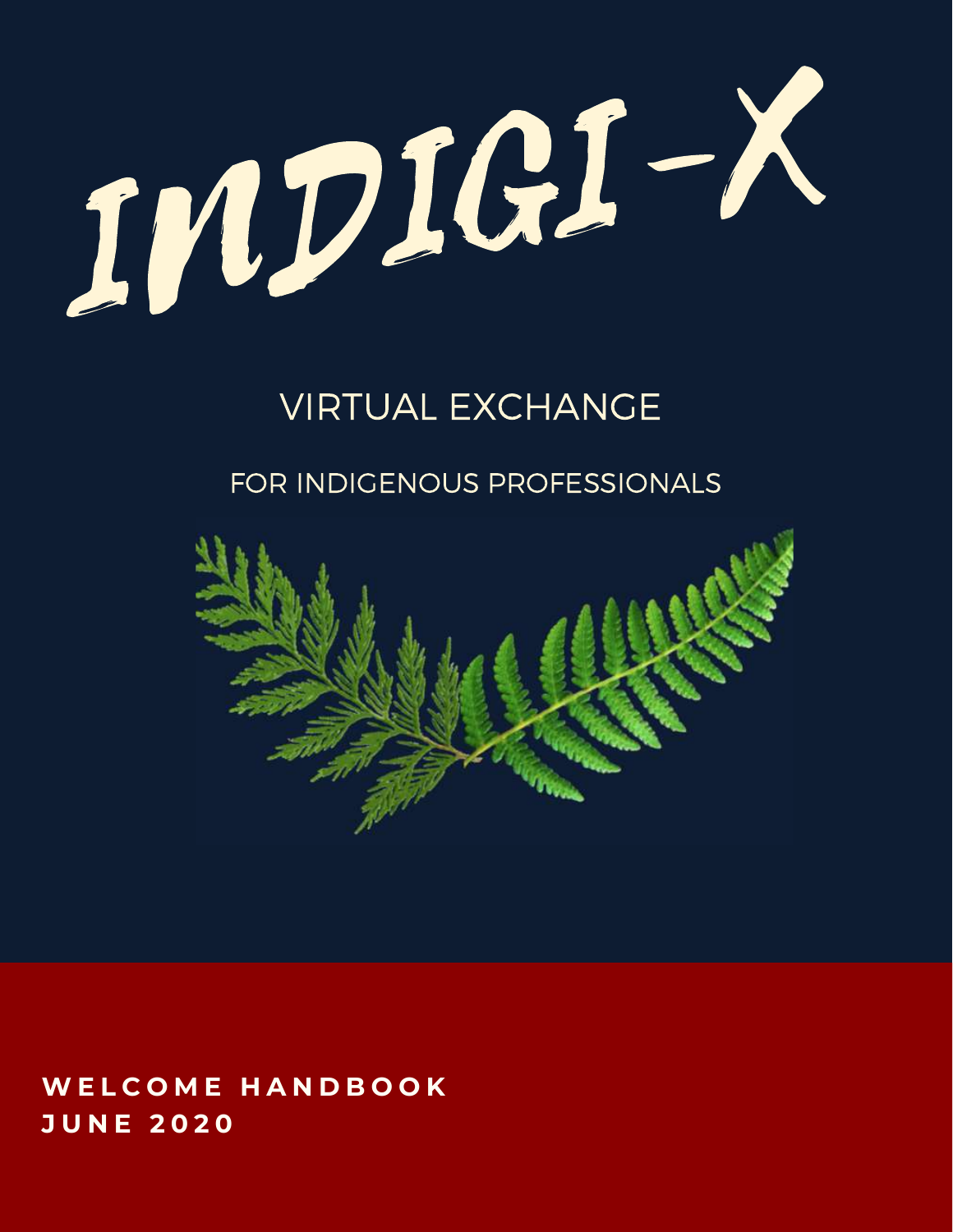# WELCOME

#### THANK YOU FOR BEING AN IMPORTANT PART OF THIS JOURNEY

We would like to warmly welcome you to the inaugural cohort of INDIGI-X - a program created to facilitate connections between Indigenous Professionals around the world.

The hard work of Indigenous People has underpinned the economic growth in both Canada and New Zealand, and continues to serve as the foundation for future growth.

In this increasingly interconnected world, it is critical that Indigenous Professionals gain international experience which they can use for the benefit their Nations, countries, and global economies.

We warmly welcome you to this exciting program and extend our deepest gratitude for your efforts and for being part of this momentum of change.

We look forward to seeing your recommendations and wish you the greatest of success in the program!

#### **CHRIS KARAMEA INSLEY**

CEO, Te Taumata

#### **RAYLENE WHITFORD**

Director, Canative Energy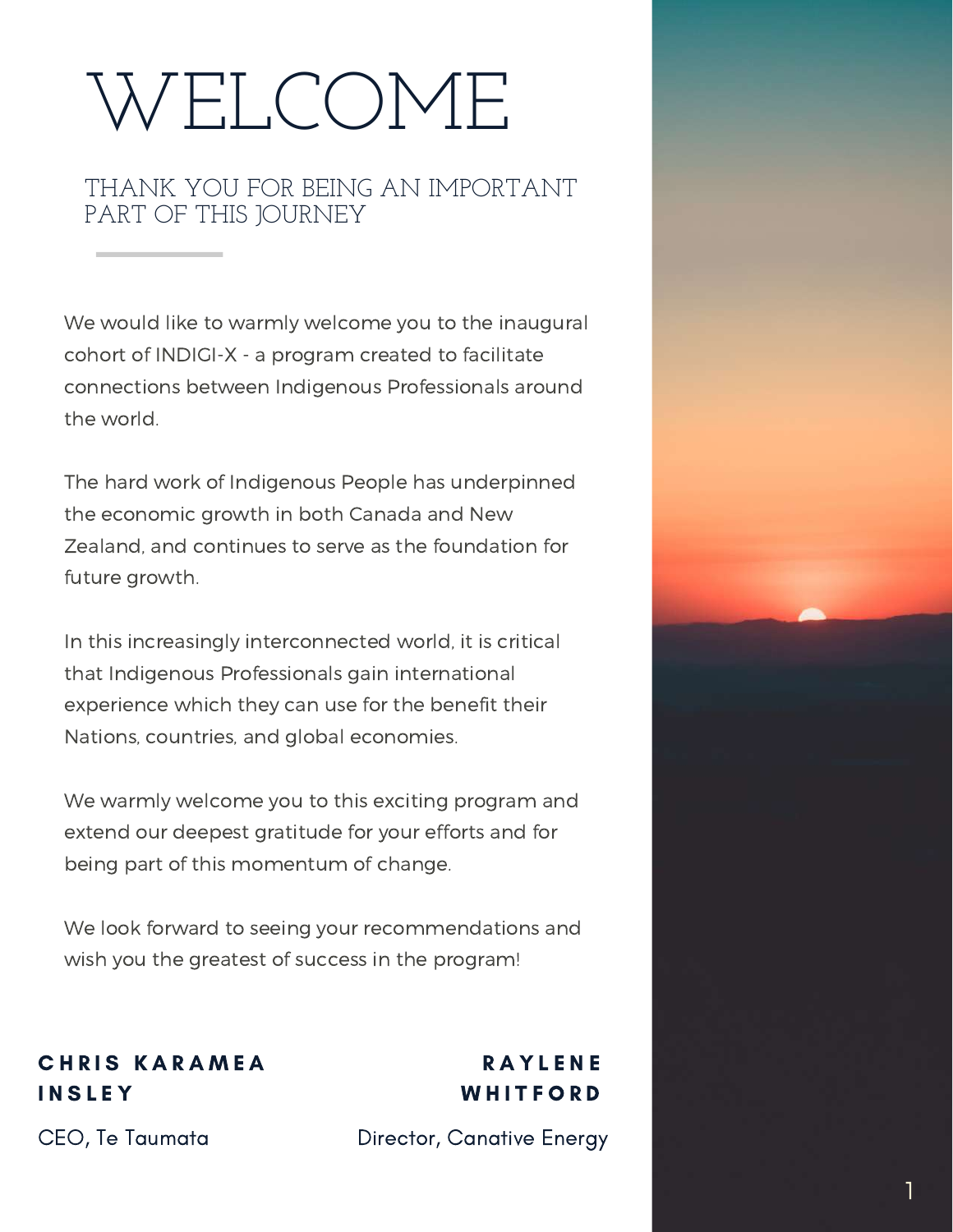## MINISTER'S WELCOME



E ngā mana e rarau mai, tēna koutou katoa.

I am excited to welcome you to the inaugural INDIGI-X cohort – a programme created to facilitate connections between Indigenous professionals around the world. This is an indigenous 'first' and in these challenging times, we can harness the knowledge and insights that can create partnerships and alliances for our wellbeing.

The collaboration through INDIGI-X, with Māori, First Nations, Métis and Inuit professionals to work together, supporting our communities to find new opportunities and ignite hope and vision for the future. There can be a different way.

The online virtual exchange model encourages us all to accelerate our ambition in a Covid context, there is no rule book on how we respond and our values will play a significant role to activate dynamic collaboration and partnership.

My tupuna said; "ki te kotahi te kākaho ka whati, ki te kāpuia e kore e whati" which means "when a reed stands alone it is easily broken, when bound in unison it is unbreakable". Our virtual circle is being formed to create space for a new way.

Pai Mārire

Hon Nanaia Mahuta New Zealand Minister for Māori Development and Associate Minister for Trade and Export Growth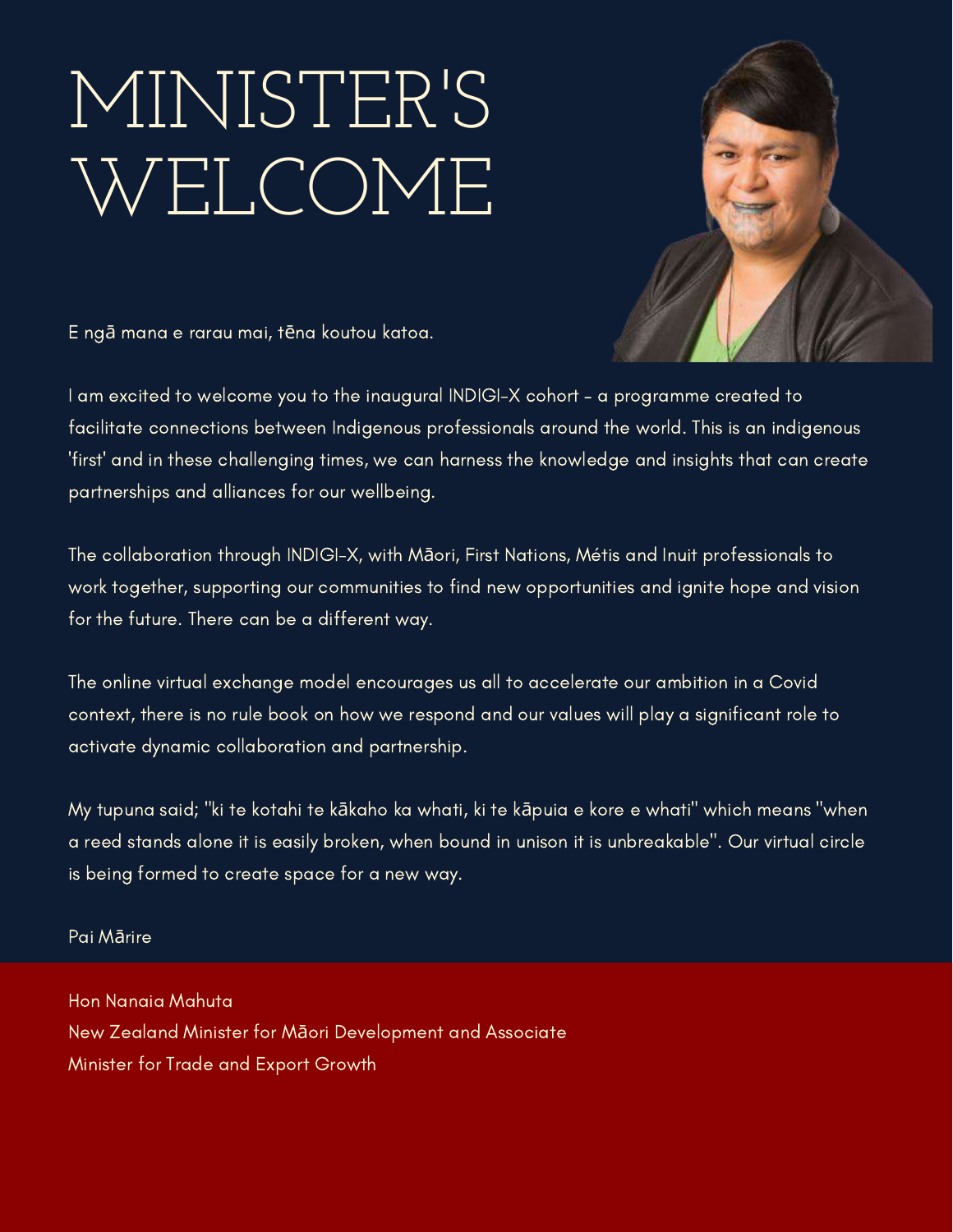# PROGRAM OBJECTIVES

- To foster meaningful connections between Indigenous professionals across countries
- To facilitate the development of Indigenous economies by strengthening the formal and informal networks between countries
- To demonstrate the power of global Indigenous collaboration
- To pilot a long term and face-to-face exchange program by way of an initial short-term, virtual exchange

INDIGI-X was created to facilitate the connection of Indigenous Professionals internationally, encourage collaboration and facilitate economic growth.

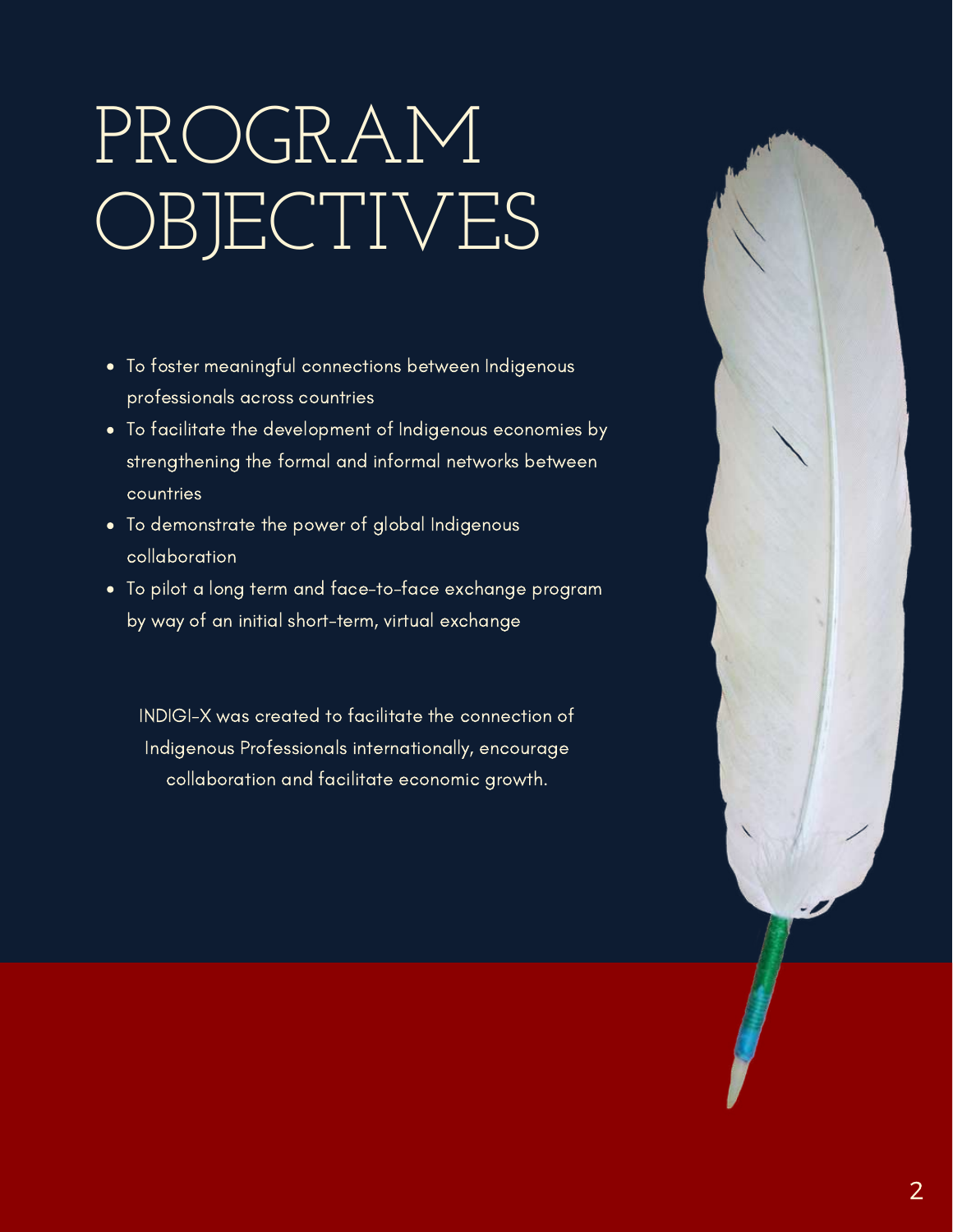

# KANÁ:TA'

HELLO - BOOZHOO - TANSI - AANIIN - WOTZIYE - TANSHI - ASUJUTILLI

> A warm welcome to the delegates joining us from Turtle Island.

""The High Commission of Canada is pleased to see the first edition of Indigi-X bring together Indigenous leaders from both sides of the Pacific.

We look forward to working with all partners to expand this exchange over the coming years."

- Nicolas Sabourin, Acting High Commissioner of Canada to New Zealand



Government of Canada

Gouvernement du Canada

**High Commission** of Canada

Haut-commissariat du Canada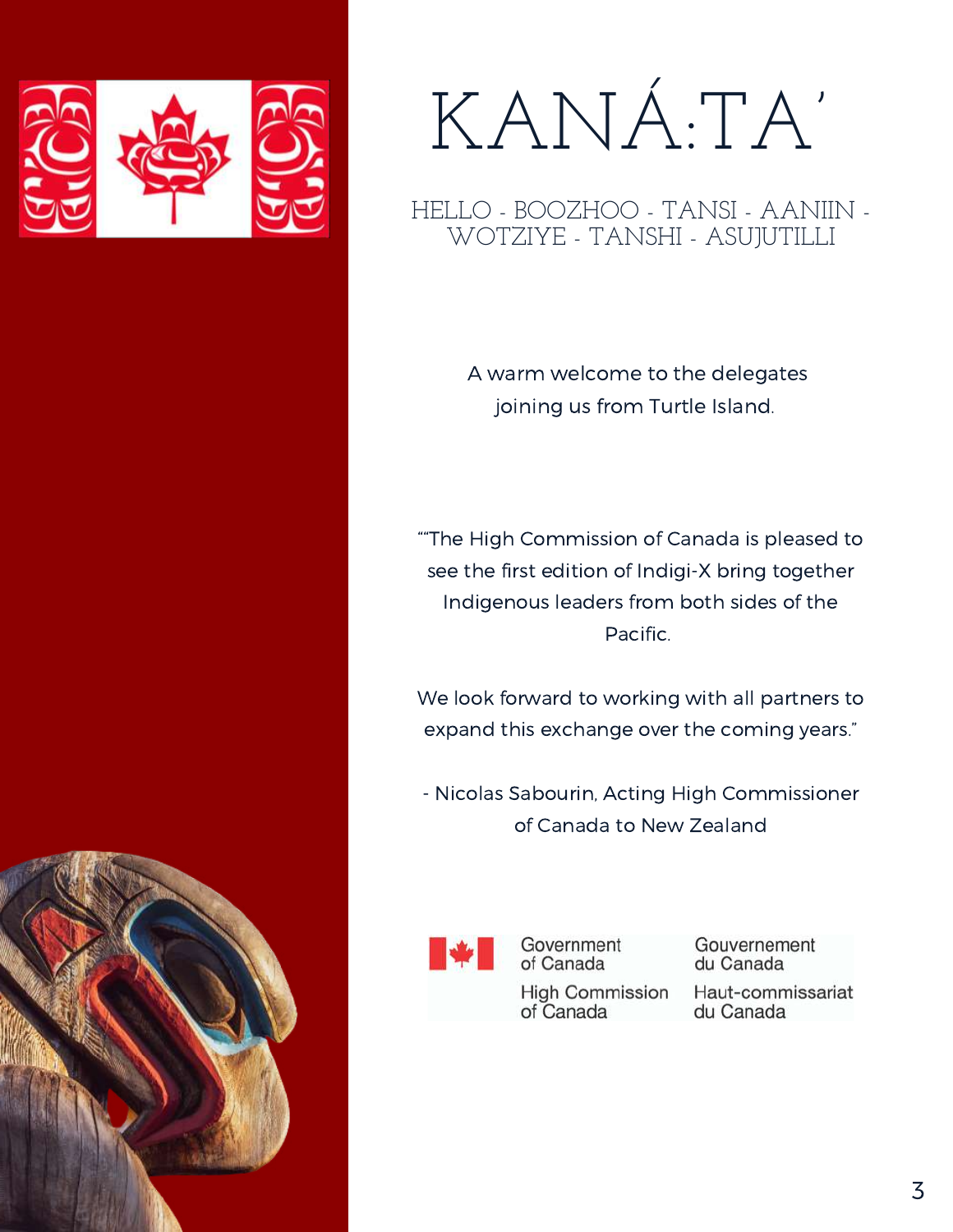



#### **KRYSTAL ABOTOSSAWAY**

Krystal Abotossaway is from Aundeck Omni-Kaning First Nations. She is an urban Ojibwe Anishinaabe. Krystal is a well sought after expert, speaker and leader on Aboriginal Youth engagement. As the Lead Strategic Diversity Advisor and Partner at TD Bank, she is the touchstone for bringing the voice and the talent of diversity and Indigenous cultures to the bank's Diversity Talent Strategy and Community Relations programs.

Currently pursuing her Masters degree at York University. Abotossaway's passion and leadership for advancing more agile diversity engagement strategies has contributed to TD ongoing recognition as Canada's Leader in embracing diversity - including being recognized as one of Canada's Best Diversity Employers, and achieving a gold level certification with the Canadian Council for Aboriginal Businesses Progressive Aboriginal Relations (PAR) accreditation program. As the President of the Aboriginal Professional Association of Canada she is helping to redefine the agenda and identify new measures for advancing the opportunities for and the capabilities of Canada's Aboriginal Peoples. As a Human Resources Consultant, she is identifying new methods, using leading technology, to engage and measure the engagement of Aboriginal employees in Canada. In her current role with the TD Bank, Krystal's goal is to advance the bank's diversity strategy including Aboriginal engagement.

#### **CARL ARCHIE**

Carl is an accomplished Indigenous strategist with a truly global perspective. His views are grounded in his knowledge and experience as a Secwepemc person and he was recently responsible for advancing the interests of the Secwepemc Nation in the Columbia River Treaty (an international treaty between Canada and the US). With his strategy, the Secwepemc Nation achieved a seat as observers at the international negotiations, which was aprecedent setting achievement. Carl also recently attended a global diplomatic forum in Brussels, Belgium where he was able to network with diplomats from around the world.

Through various roles, he has gained experience in First Nations' finance, business development, commercial land development, and strategic planning. He has managed multi-million dollar business portfolios with a track-record of growing the business and delivering results. Having worked from Coast to Coast, his experiences have provided him with a unique perspective on First Nations' community development. He believes that, as a Secwepemc person, his fluency in the language and culture distinguishes among professionals. As a personal project, he is working on a database of First Nations financial statements and an application to analyze them. Carl's goal is to help First Nations understand their finances better, to assist industry with building better relationships, and assist government in making better policy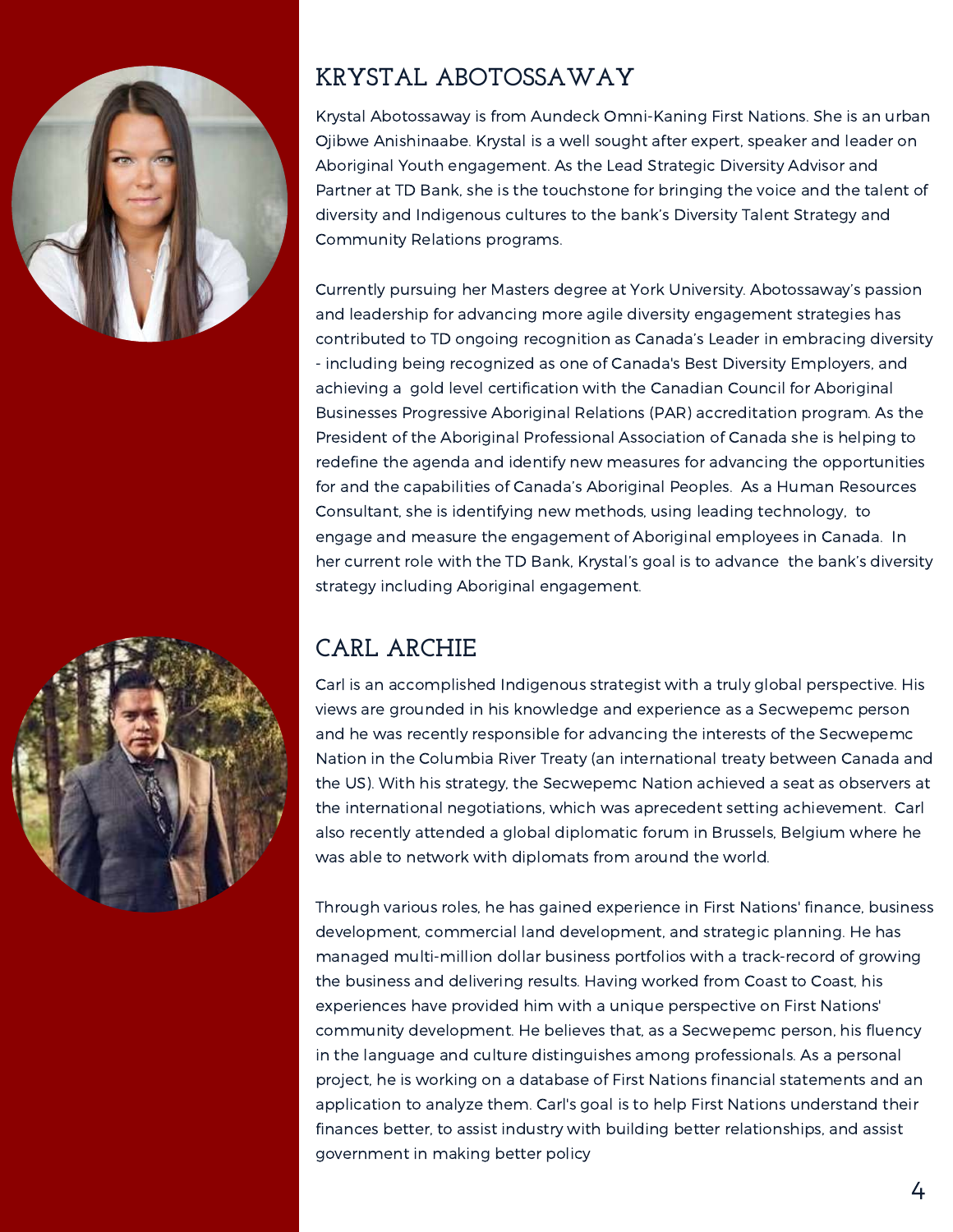



#### **KEVIN AYLWARD**

Entrepreneurial-minded Executive Leader with consistent success in Energy development and regulatory management. Experienced Energy executive who has co-led development of \$1 Billion Offshore Wind Renewable Energy Joint venture including identifying business strategy for implementation. Led Provincial Energy Policy development that achieved first Co Generation Power Purchase Agreement. Kevin has senior energy policy experience in North America and Climate Change/ Regulatory expertise for advising to Utilities. Macro level experience with Public Utility Energy policy and Regulation in North America.Business Development experience in negotiating international joint ventures and identifying pathway to Renewable Energy projects. Significant Climate Change background having served as Chair of Canadian Council of Ministers of Environment.

Kevin has a Bachelor of Commerce degree and ADR Certificate from program sponsored by University Windsor Law School. Co-led the building of an Offshore Wind company including attracting an International Joint Venture partner backed by European Pension Funds. Served as CEO /Chairman NWest Energy completing a Reverse Takeover Transaction on the TSX V. Served as Provincial Cabinet Minister for almost a decade and as Member of Economic / Social Policy Committee. Served as Chair of Canadian Council of Ministers of Environment.

#### **ROBERT BEAMISH**

Robert Beamish is a Metis, Jamaican and Irish man (he/him) who was raised in Ontario. Having worked in Toronto, Vancouver, Sydney and Hong Kong in various roles in the public and private sector, he brings a dynamic international perspective to Indigenous Economic Growth, global Indigenous partnerships and finance.

Robert Co-founded Anokasan Capital which works to connect Indigenous projects with private investors in China and Hong Kong. This non-traditional perspective to finance was juxtaposed to his formal role in Commercial Finance in one of Canada's big banks.Robert seeks to influence change on the grassroots and institutional level in finance and also in his approach to community building.

In his spare time, he serves as a volunteer financial literacy teacher and basketball coach to ensure that people and communities have access to tools and support in order to reach their full potential. Feel free to connect with him on LinkedIn to ask questions and continue the conversation.

LinkedIn: https://www.linkedin.com/in/robertbeamish/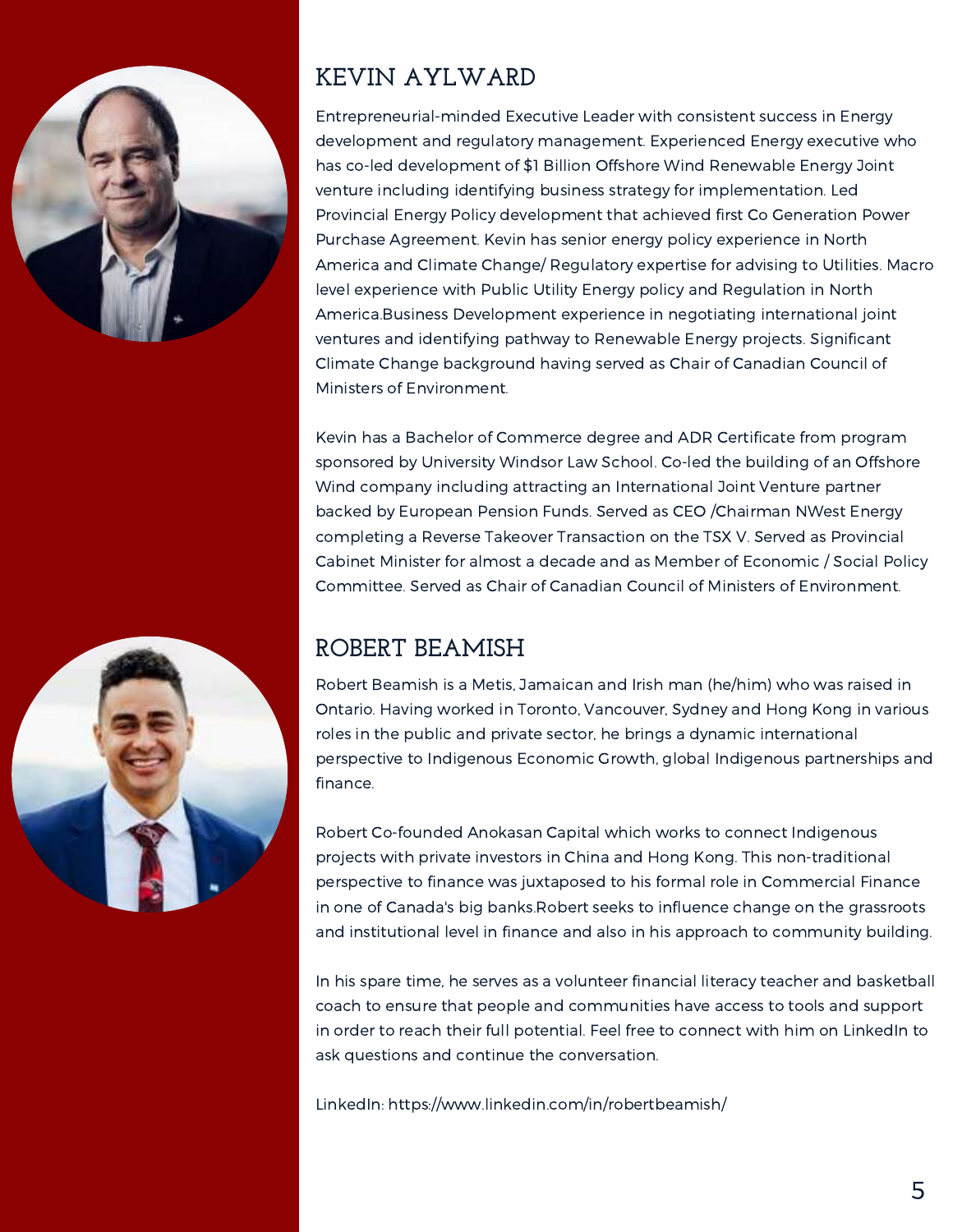



#### **JOHN BLANCHETTE**

John Blanchette, originally from Mattawa Ontario, has been working in the Alberta Oil & Gas sector since 2005. John's education and background is in Natural Resource Management and spent many years with the Ontario Ministry of Natural Resources. Of those years he specialized as a Resource Technician, Wildland Fire Ranger and Conservation Officer before expanding his career in Alberta. There he started working with Oilfield service companies within the Peace Region and then moved to Fort McMurray to work in Oilsands. There he spent several years as a contractor working on Oil Sands Reclamation.

For the last 6 years, John has worked with the commercial team of Mammoet Canada. Due to his background with Indigenous communities and experience in community governments, Mammoet has awarded John his current position of Indigenous Engagement Manager. His responsibilities include the business development between Mammoet and their Indigenous business partners throughout Canada.

John is a proud community member of the North Bay/Mattawa Algonquin Nation of Ontario.

LinkedIn- https://www.linkedin.com/in/john-blanchette/

#### **GREGORY JOHN**

Greg has accumulated a wealth of professional experience in two countries and across many industries with over a decade's experience in Indigenous and Stakeholder relations in energy. As a citizen of the Métis Nation of Alberta he has a mutual understanding of both Indigenous and non-Indigenous worlds. His experience and expertise lie in Indigenous relations, strategy, negotiations, communications, and public relations. His career has allowed him to be at the helm of both a consulting firm, Four Peaks Business Development Ltd and tech start-up, Unimaize Technologies Inc. He has worked on some of the most important energy projects in Canada today, but also has been able to advocate globally for community and industry.

Greg holds a Bachelor of Commerce in Finance from the University of Calgary and is a candidate to receive his Executive MBA in 2021 at his alma mater. He is the one of the University of Calgary's youngest elected Senators, a member of the Calgary Police Chief's Indigenous Advisory Board.

Greg is a sought-after panelist and keynote speaker and has had the opportunity to bring his Indigenous energy perspective across Canada. He most recently travelled to Japan in November of 2019 to talk around the importance of Indigenous participation in energy to some of Japan's most senior government and business leaders.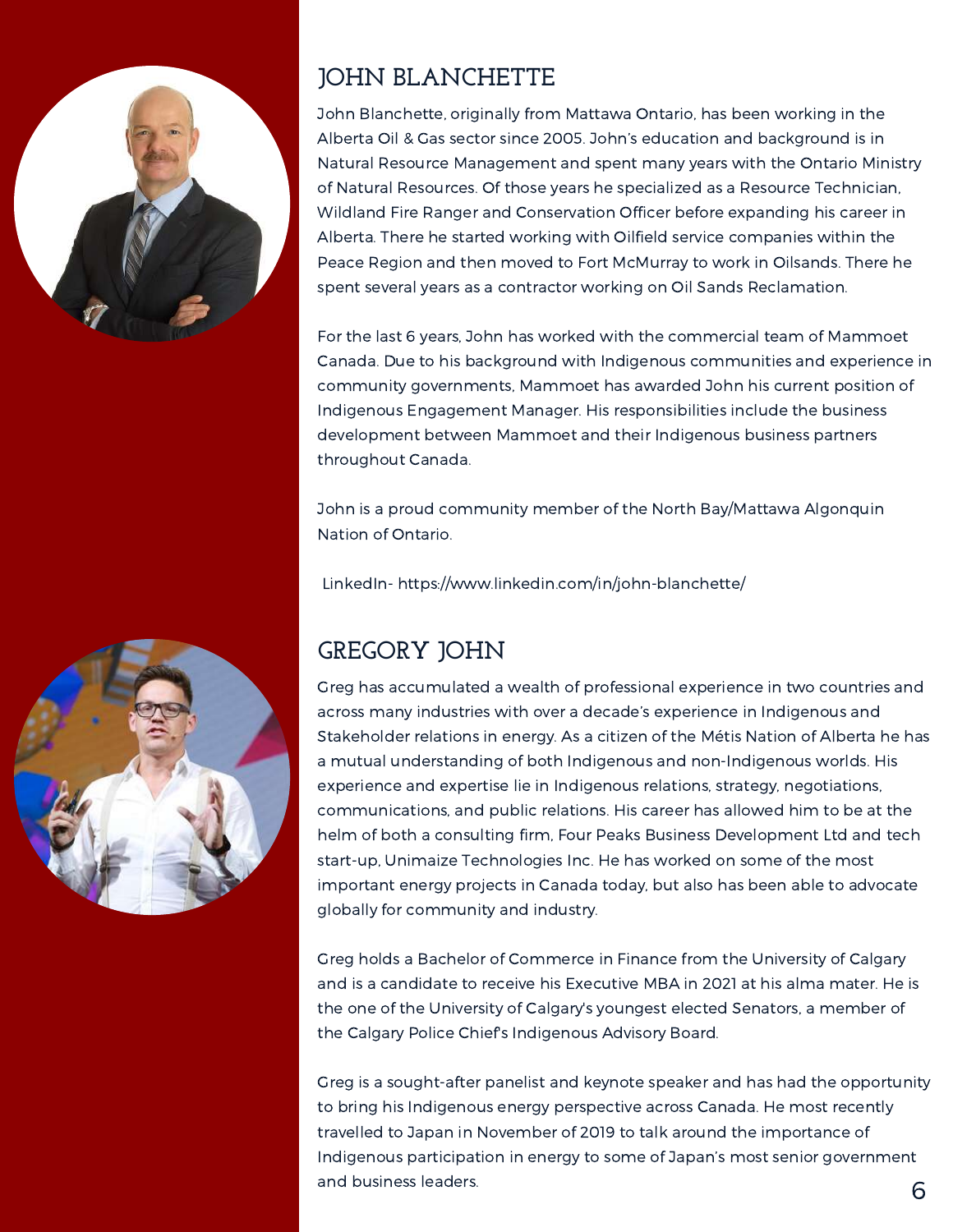

#### **REBECCA KRAGNES**

Rebecca is a Cree-Metis professional with a passion for Indigenous Relations. She grew up on a trapline north of Fort McMurray, AB. Spending her childhood immersed in a traditional harvesting lifestyle, she has a strong connection to the land and enjoys being out in nature. Her hobbies include, fishing, dragon boating, golfing, kayaking, camping, travelling, and volunteering for various non-profit organizations, including: Breast Friends Society, Compassion House, SWiT, and Fort Edmonton. She currently lives in St. Albert, AB, happily married for 21 years, has two teenage children aged 14 and 16, and a mini-Dachshund.

In her current role as Indigenous Business Relations Lead at Bird Construction, Rebecca provides cross functional support to the project teams to operationalize the Bird Indigenous Engagement Policy and ensure the development and maintenance of positive relationships with Indigenous communities and organizations. Rebecca has a passion for changing the socioeconomic profile of Indigenous peoples and approaches engagement with community stakeholders and project teams to create positive outcomes for both parties. With firsthand knowledge of the challenges and barriers Indigenous people face, she believes there is always a way to find solutions and pathway's to success.

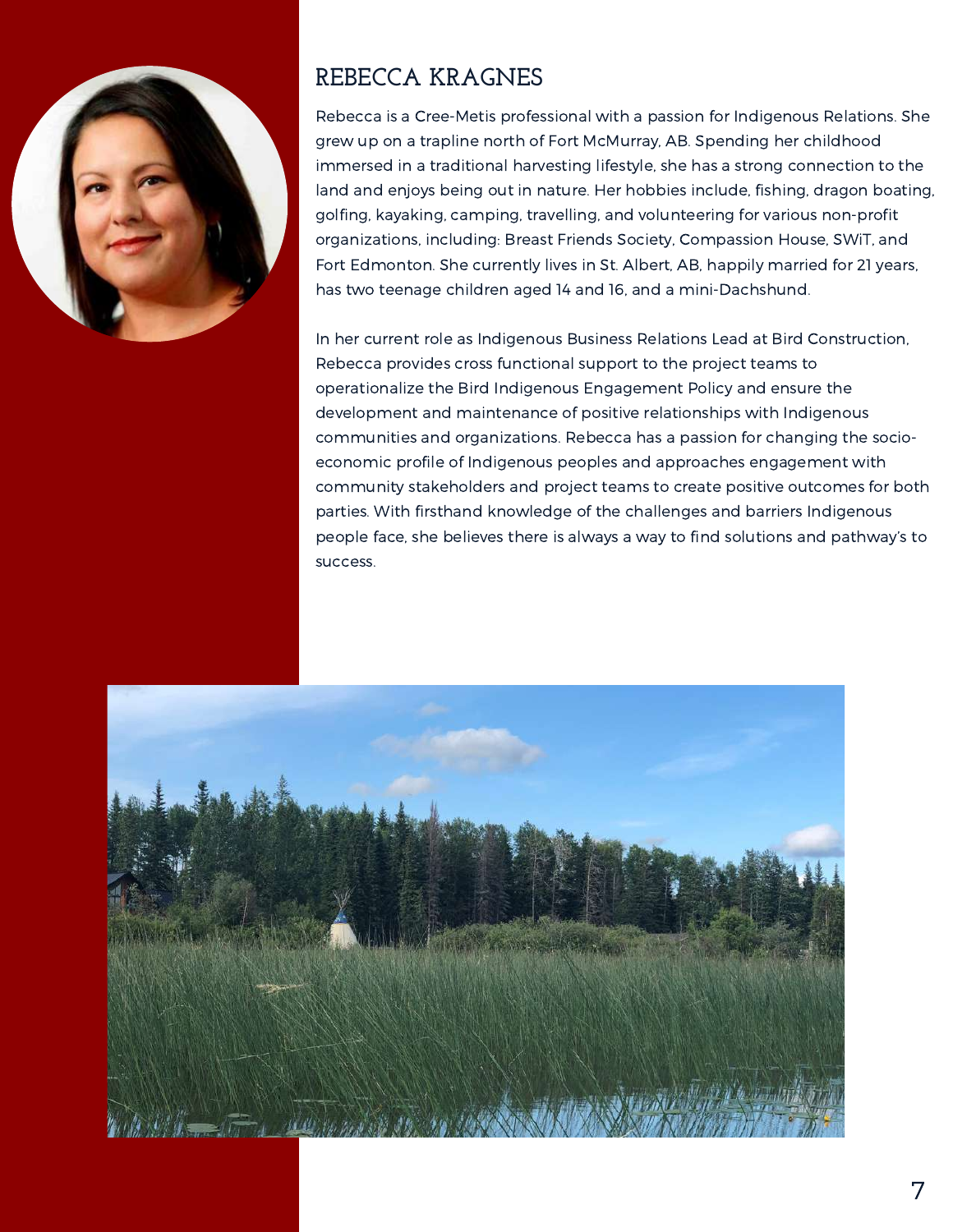



#### **KESHIA MOFFAT**

Keshia Moffat is an Economic Development Officer for her home community of Eel River Bar First Nation in New Brunswick.

Although, Keshia has graduated with a Bachelor of Science in Chemistry and recently completed her Master of Science in Environmental Management she notes the need to bridge the economic, environmental, and social values of Indigenous peoples when conducting projects.

As an Aboriginal woman, her culture has provided her with a unique lens and skills where she hopes to help Indigenous communities maintain their connection to the land, environment and culture while building meaningful businesses, enhanced employment opportunities and sustainable communities and economies.

Connect with Keshia on LinkedIn at: www.linkedin.com/in/keshia-moffat-44a7a1143

#### **VANESSA MOUNTAIN**

Vanessa is a member of the N'quatqua Band of the St'at'imc Nation. She started her career in the financial services industry and moved into developing programs and services for Aboriginal organizations that accelerate community economic development. She focused on working with entrepreneurs to develop their capital and the business acumen required to achieve success. She is especially proud of her role as Aboriginal Procurement Specialist for the Vancouver Organizing Committee of the 2010 Olympic and Paralympic Winter Games as it gave her the opportunity to expand her knowledge of local supply chain opportunities and how to facilitate connections for Indigenous businesses across the country with the world. Vanessa was previously the Senior Procurement Advisor, Indigenous Procurement for BC Hydro.

With 20 years of building businesses and relationships in communities, Vanessa brings key knowledge of the development of Indigenous inclusion strategies that will benefit both parties in the participation of major projects and all supply chain strategies. She is currently developing progressive business models capable of building both Indigenous communities and the local economy. It is a good fit for her skill set and passion for working with Indigenous businesses and entrepreneurs. Vanessa brings an expansive network of positive working relationships with both Indigenous communities and businesses along with nonindigenous networks.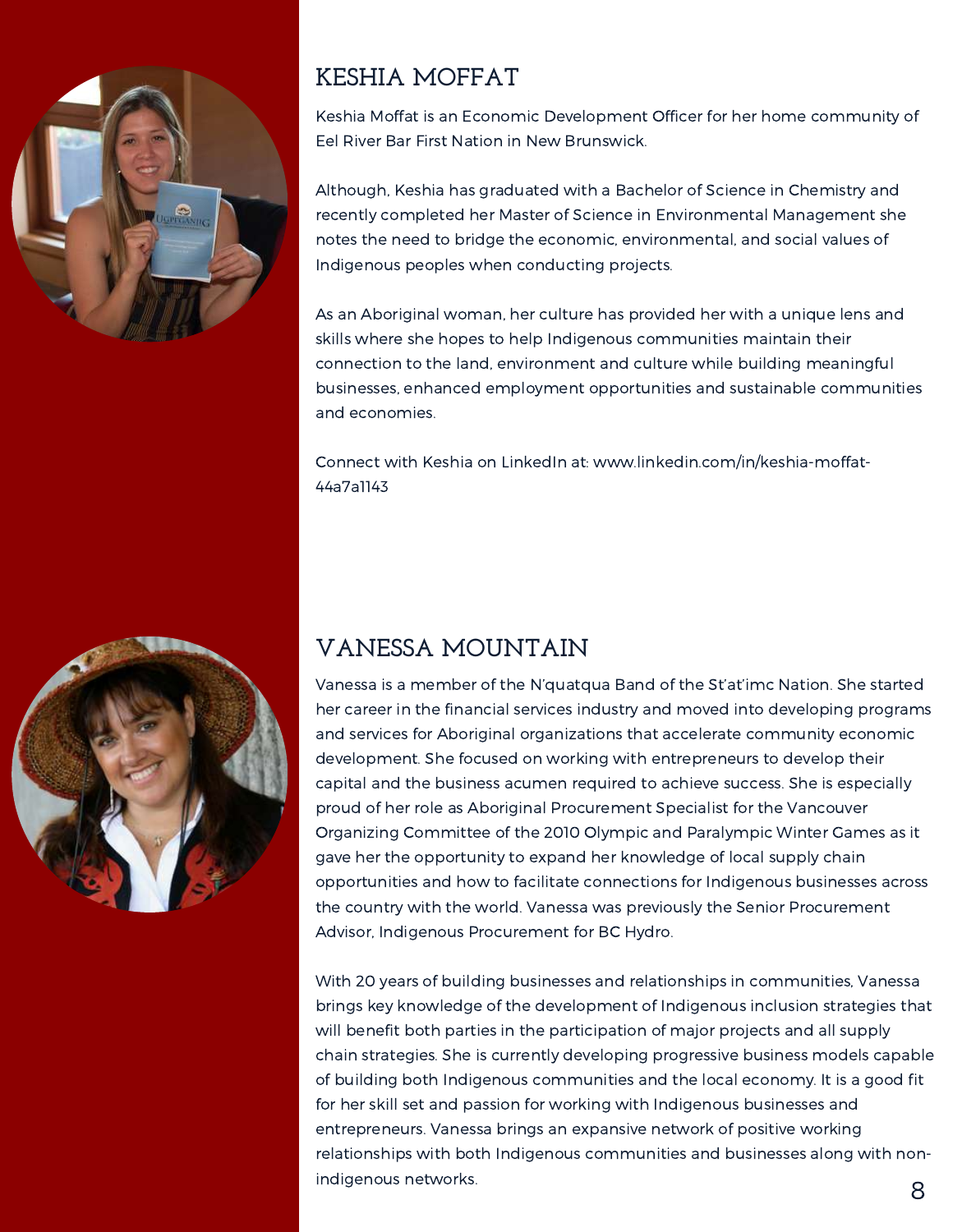



#### **JOHN SNOW JR**

John is Governor Emeritus, at Banff Centre for Arts and Creativity appointed by the Government of Alberta. He has served as a member of the Permanent Committee on Finance for the United Church of Canada.

John is a lecturer, speaker and instructor for Technical oil and gas as well as University Indigenous courses. He is able to provide insight, work and experience on Indigenous history in the United Church and Morley Ecumenical Conference. John is educated in Canada, United States and London England. He holds an M.A. Political Science in Public Policy, Law and Administration from the University of Calgary. He is currently completing his Masters' of Divinity at Vancouver School of Theology.

John is a direct descendent of Treaty 7 signatories and is a member of the Stoney Tribe, and is a sun-dancer and pipe-holder in the Nakoda Tradition.

John is also a Candidate for Ministry with the United Church of Canada and will be ordained in 2020.

#### **JESSICA VANDENBURGHE**

Jessica Vandenberghe, P.Eng., M.Sc. has worked in oilsands, infrastructure, mining, regulatory, and a variety of other industries.

She has built her experience off the Bachelors and Masters Engineering degrees from the University of Alberta. Jessica has strength in project management, people leadership and business strategy with a compassionate, authentic approach and makes decisions through a risk-based lens.

As a mother of two and an Indigenous female engineer, she is passionate about diversity, equity, and inclusion along with Truth and Reconciliation.

Jessica serves on variety of Boards and Councils and you can find her doing volunteer outreach work with students in her spare time. She has recently joined the University of Alberta Faculty of Engineering as an Industrial Professor - Indigenous Engineering, focusing on the Engineering with Decency project and the Outreach portfolio. This aligns well with her personal values and allows her to meaningfully contribute to the personal and professional development of engineering students and ultimately building strong vibrant communities within Alberta.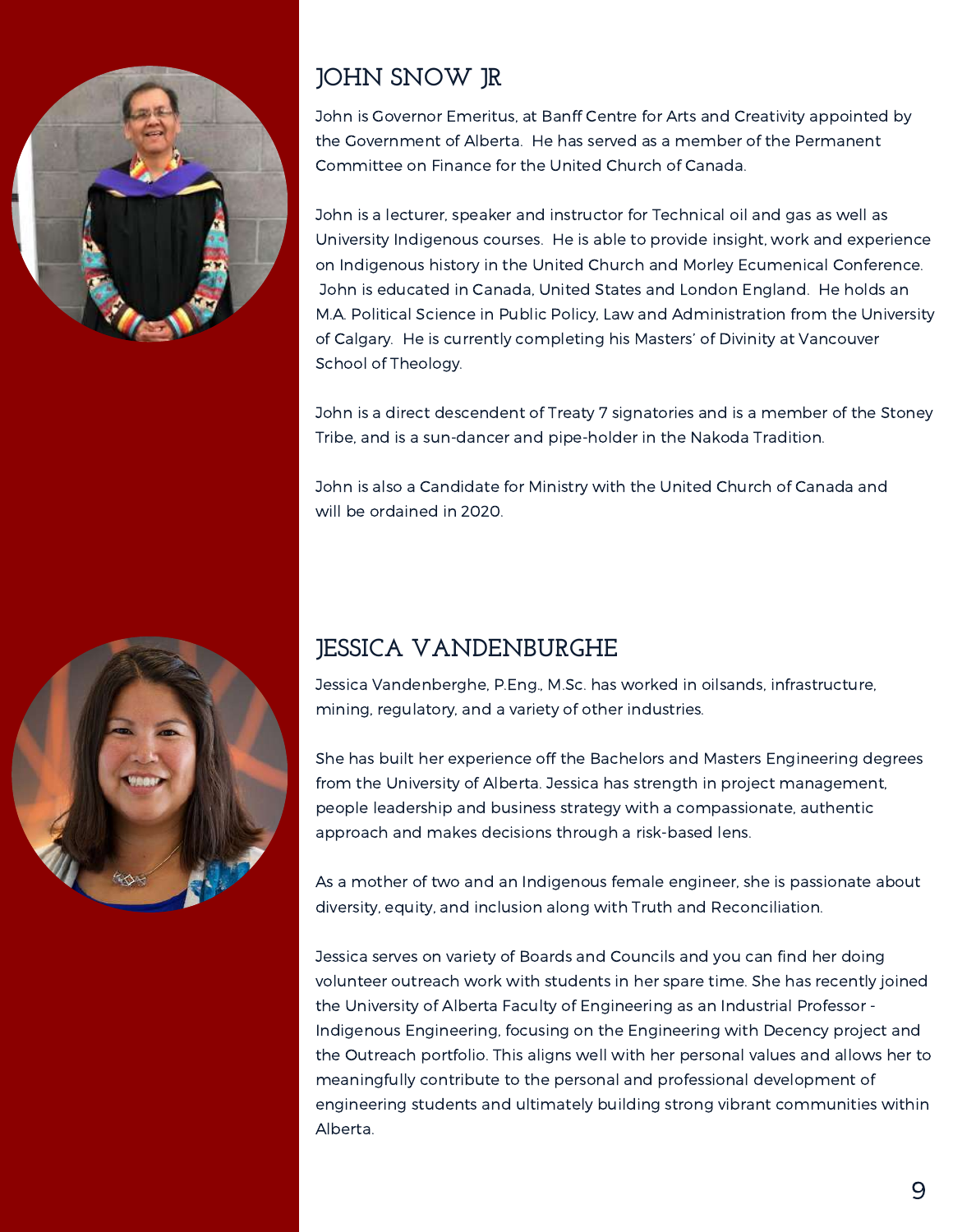# AOTEAROA

#### KIA ORA

A warm welcome to the delegates who join us from The Land of the Long White Cloud.

"The High Commission is pleased to be part of this initiative to bring together Indigenous professionals.

You have my personal commitment to the project."

-HE Martin Harvey, New Zealand High Commissioner to Canada



Te Aka Aorere

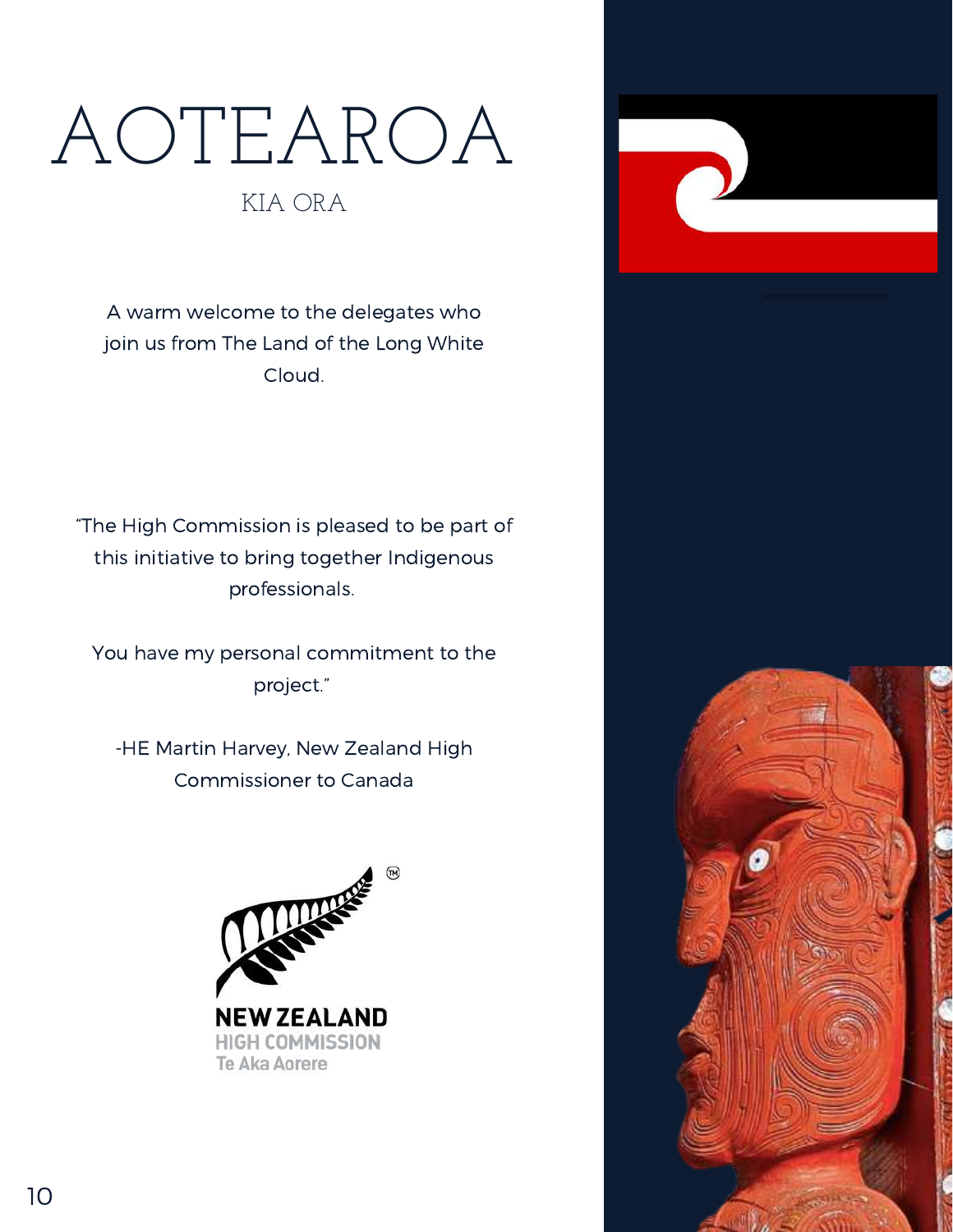#### **EUGENE BERRYMAN-KAMP**

Te Arawa me Mataatua nga waka, Ngati Kea Ngati Tuara, Ngati Whakaue, Ngati Pukeko, Ngati Manawa nga iwi, Eugene was raised in Rotorua by his koroua and kuia (grandparents) and graduated from Waikato University with a Bachelor of Management Studies. He has worked locally and globally in multinational sales, marketing and market research roles. Eugene returned to Rotorua in 2003, where he worked in the health and iwi development sectors. He was CEO of Health Rotorua Primary Health Organisation and have worked as a portfolio manager and also a Maori health project manager for Lakes District Health Board. Eugene is currently CEO for Te Arawa River Iwi Trust, a post treaty settlement iwi environmental agency involved in the restoration of the Waikato river.

A chartered member of the Institute of Directors, Eugene is on the boards of Korowai Aroha Health Centre (Chairperson), Te Arawa Whanau Ora, Te Rau Ora Ltd (Maori Mental Health and Addictions workforce centre), Pakihi BK Ltd. He is the Chairperson of QE Health Ltd and a director of TARIT Holdings Ltd, and an elected member representing pan Te Arawa entities on the Te Tatau o Te Arawa partnership board. He also sits on the Rotorua Lakes Council Strategy, Policy and Finance Committee.

#### **AROHA DORSET**

Ko Mataatua te waka. Ko Ngai Tūhoe te iwi. Ko Rotorua toku kainga. Aroha is the Commercial Manager for Te Arawa Fisheries Group, where she is developing and implementing growth strategies, including new product development with Otago University, and is leading the group's digital strategy. She also overseas day to day operations within the group's retail, and recruitment businesses. Aroha's ability to navigate and troubleshoot ensures all systems are operational.

Prior to joining Te Arawa Fisheries, Aroha was the owner/operator of a small, local, seafood retail company alongside her husband Joe. Aroha recently completed a course at MIT, Leading from the emerging future, where future leaders harness collective consciousness to workshop a worldwide shift from egosystem to ecosystem thinking. Aroha is a founding trustee of a successful social enterprise, Ka Pai Kai Rotorua, that provides nutritious lunches, in low decile schools, to positively impact education and community outcomes. Aroha is currently completing a Bachelor of Business at Massey University with a Major in Human Resources and a minor in Māori Business. Aroha is interested in strategic human resources and how they drive organisational outcomes.

A mum of two teenagers, Kauri and Ella-Joe, she loves spending time with her family and their 2 German Shepherd Dogs, Tyson and Lizzy.



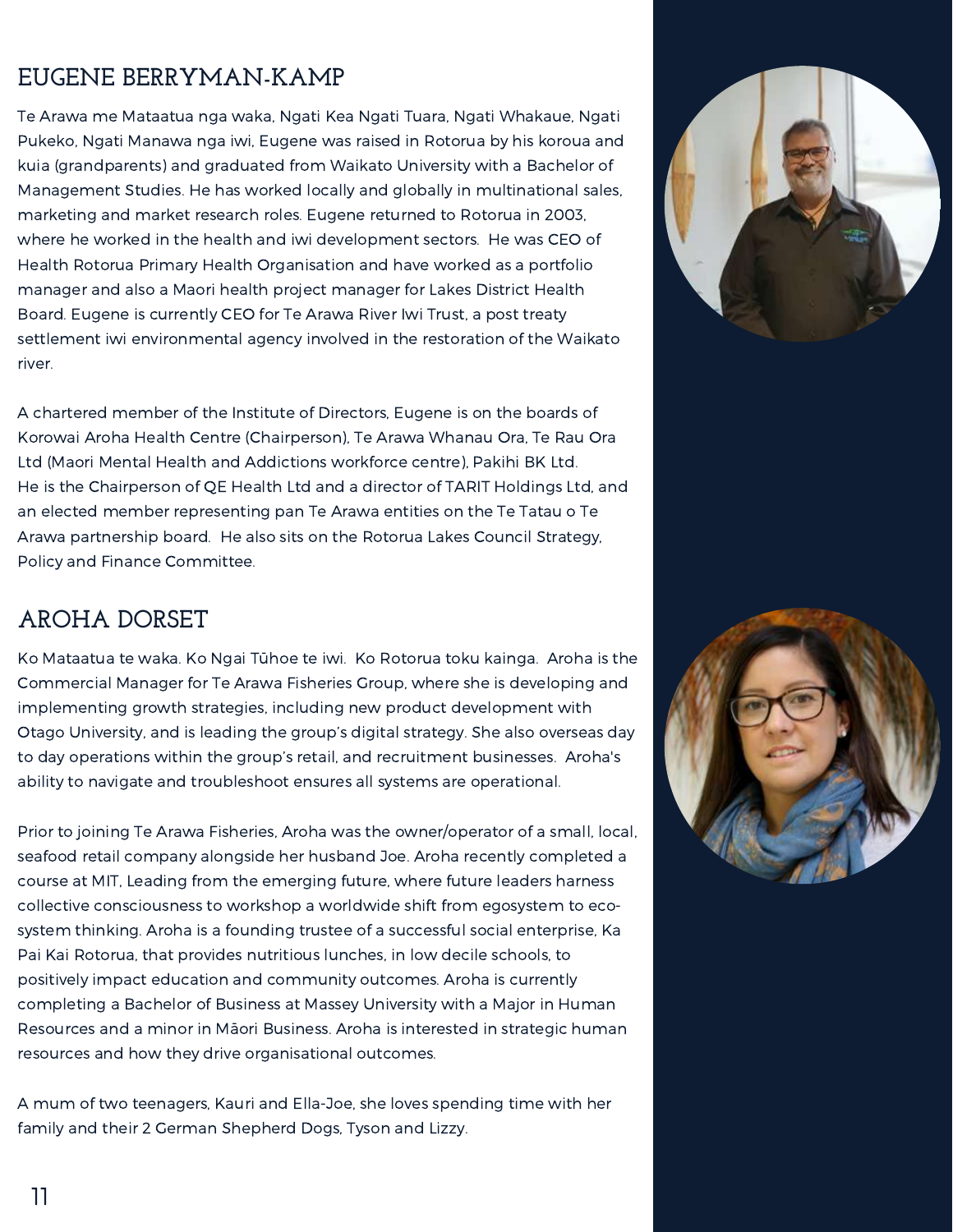#### **CHRISTOPHER CARRINGTON**

Kia ora, Talofa Ko Mātaatua te waka He uri au no Te Whakatohea Ko Ngāti Rua me Ngāti Ngahere ōku hapū Ko Chris Carrington tōku ingoa

Chris is married to Amanda who hails from Lotofaga Samoa and they have two girls, Arihia and Ana.

Chris is passionate about Māori and Pasifika economic and social development. He currently works for KPMG as a tax lawyer focusing on tax structuring for Iwi entities and assisting organisations to access government funding incentives to enable their economic growth. Prior to this career, he worked as a social worker for six years with youth that had fallen out of the schooling system in Waitakere, West Auckland.

Chris is excited about this kaupapa and the opportunity to collaborate with other Indigenous professionals, share ideas, and hopefully create something that will lead to tangible opportunities for our people.

#### **TAURUA GRANT**

Kai aku mana nui, tēnā tātau.

Taurua is a descendant of Te Roro o te Rangi, from Ngāti Whakaue / Te Arawa. He is married, with two sets of twin girls – Kennedy and Mila, and Keeva and Aishling.

Taurua is the CEO / Te Manahautū of Te Kotahitanga o Ngāti Whakaue Assets Trust – a small iwi asset holding trust in Rotorua that oversees investment activity as well as distribution / social activities. He has a background in banking, financial markets and treasury advisory and am also an Authorised Financial Adviser ("AFA").

Taurua has a Bachelor of Science (Chemistry) and a postgraduate qualification in finance, from the University of Otago. He has a keen interest in te reo Māori and is the founder of Reo Whairawa Limited – a boutique consultancy focused on the growth and development of te reo Māori in the business sector.

Connect with Taurua on LinkedIn at https://nz.linkedin.com/in/brook-tauruagrant-9126827a



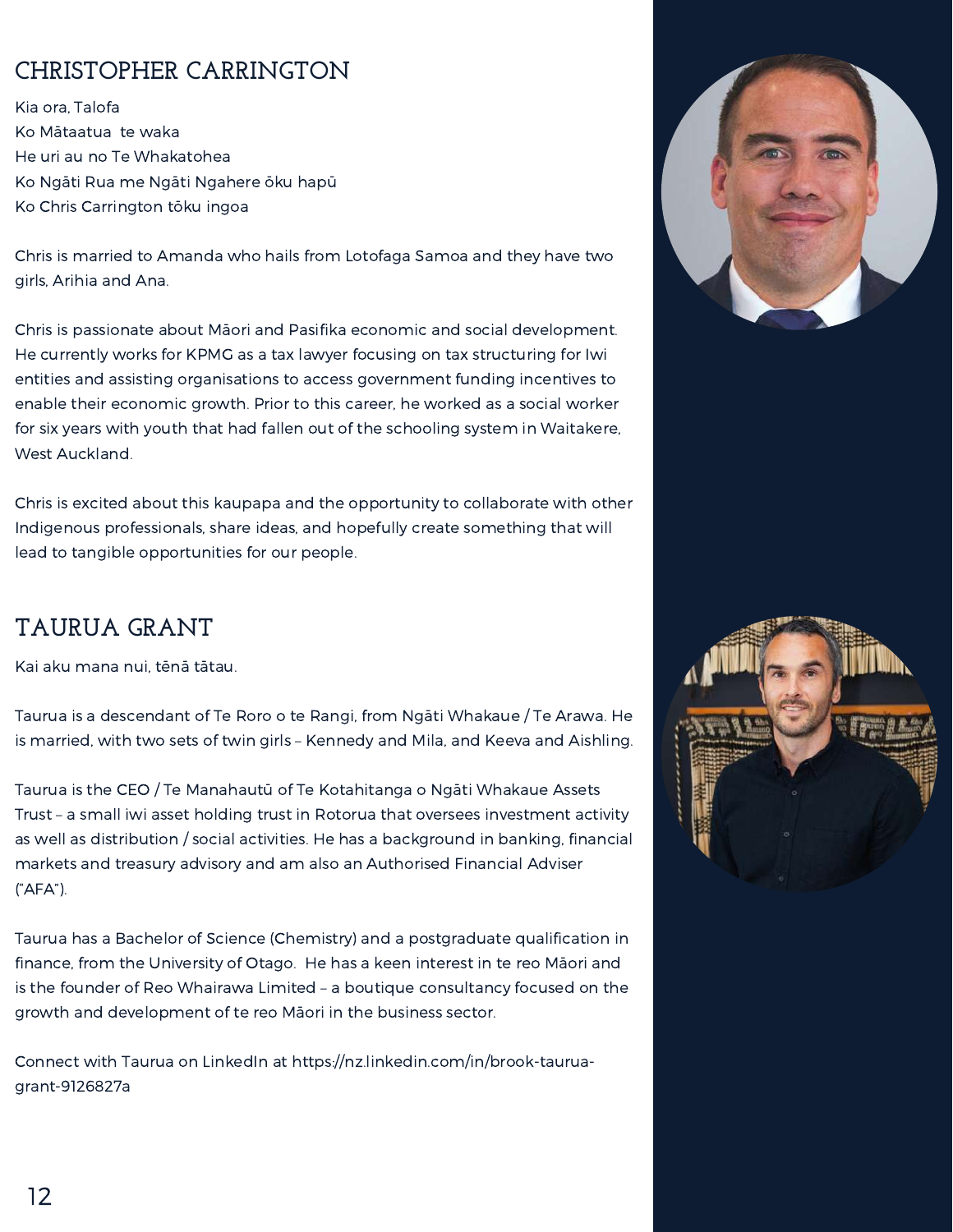#### **ERUERA KEEPA**

Eruera first came to prominence as a postgraduate student at the University of Waikato for his ability to communicate confidently in both Te Ao Māori and mainstream Aotearoa. This prepared him for working within the Education, Health, Cultural and PR Communications sector, and now as a Consultant.

During a three-year stint with Sport Waikato, he transformed the way his colleagues worked with Māori children and their communities. This impact led to him being offered a role at the Ministry of Education, ensuring school leaders and their communities have access to the right expertise, programmes, and resources. In 2019, Eruera moved to Tauranga Maona and joined a leading PR Communications agency where he worked alongside a diverse range of sectors, communities, and businesses and quickly established himself as a trusting and competent advisor. His theoretical and practical knowledge of Te Ao Māori, his adaptability and solutions-focused approach was crucial to ensuring successful outcomes for many clients.

Based on his experience across numerous sectors, Eruera decided to launch Hīkina Consultancy in November 2019. Eruera is deeply passionate about his culture and understands the importance of using an Indigenous framework when communicating with Māori and when engaging with communities.

#### **NICHOLAS MAAKA**

Nicholas Maaka (Ngāti Tamaoho, Waikato, Ngāti Koata, Te Māhurehure, Ngāti Kahu ki Whangaroa) is a senior Māori marketing and communications professional based in the creative little windy capital of Aotearoa New Zealand, Wellington.

Having held a number of roles across the public, tertiary, charitable and private sectors strategic marketing and communications is his world. As a digital native, thought leader, writer and visual storyteller he was the lead of the digital transformation project of the billion-dollar iwi entity, Waikato-Tainui and is passionate about the use of data and digital platforms to enable Māori economic resilience.

Nick has held several leadership roles including being the deputy Chair for the Ngāti Tamaoho Settlements Trust as part of the team responsible for settling its historical Treaty of Waitangi grievances against the Crown. As an accredited marketing communications professional in Public Relations (APR), Nick is exploring in depth different Indigenous models of marketing and communications as part of his MBA at Massey University. Connect with Nicholas on LinkedIn at www.linkedin.com/in/nicholas-m-34670713/



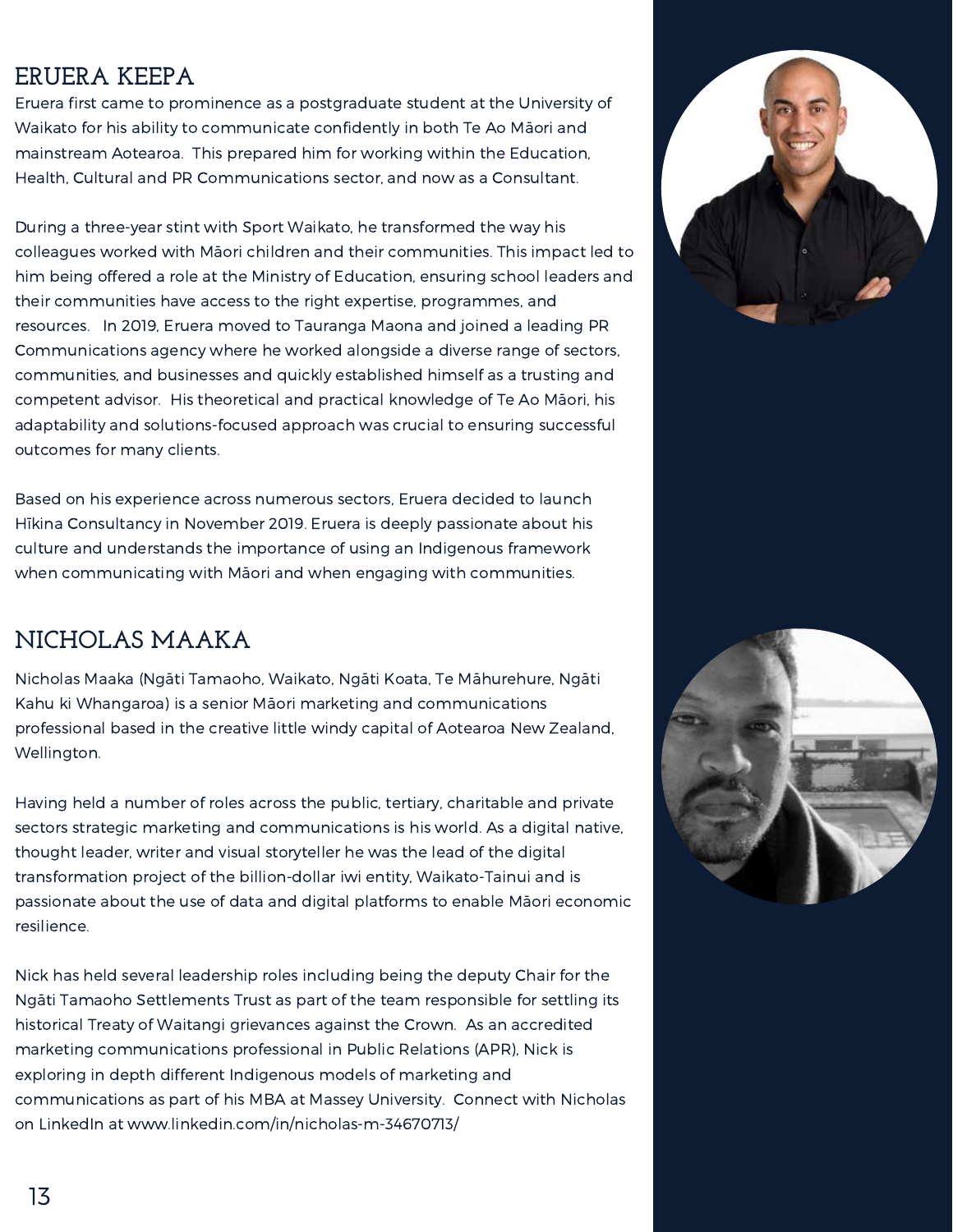#### **CARRIE STODDART-SMITH**

Carrie worked in the public service across a range of sectors for over 10 years in policy and advisory roles. She holds an LLM in International Law and Politics awarded with First Class Honours and was a dual recipient of the International Law Group Trust Prize in 2015. She also holds a conjoint Law and Arts undergraduate degree and recently undertook additional post-graduate study in Māori and Indigenous Leadership at the University of Canterbury.

Carrie founded her consultancy business, Opinio Native Aotearoa, in Jan 2020 and is currently contracted to the Ministry of Foreign Affairs and Trade to supply project management and advisory services to the APEC21 Māori Success team, as well as the New Zealand International Business Forum. She provides cultural advisory support services to the APEC Business Advisory Council New Zealand.

She was involved in planning the proposed first joint New Zealand and Australia Ministerial Indigenous Trade Mission to Malaysia and supported the development of Te Aratini and Indigenous programme proposed for Expo Dubai.

Carrie is also working with a range of Māori trusts and organisations to help bring clarity and focus to their strategies and projects as they prepare for operating in a post-lockdown economic recovery environment.

#### **KIRI TAHANA**

Kiri is a Managing Partner at Kahui Legal and is based Rotorua.

Kiri has extensive experience in both litigation and commercial matters. Kiri started her legal career in 1996 working on Māori legal issues, including litigation regarding the distribution of Māori fisheries settlement assets. She then gained international legal experience in Sydney, London and Dubai working in large commercial law firms and a large telecommunications company.

Since returning to Kāhui Legal in 2017, Kiri has worked closely with Māori land owning entities, post settlement governance entities and Māori businesses on a range of legal issues including new ventures, governance, structuring, commercial contracts, Māori land and litigation.



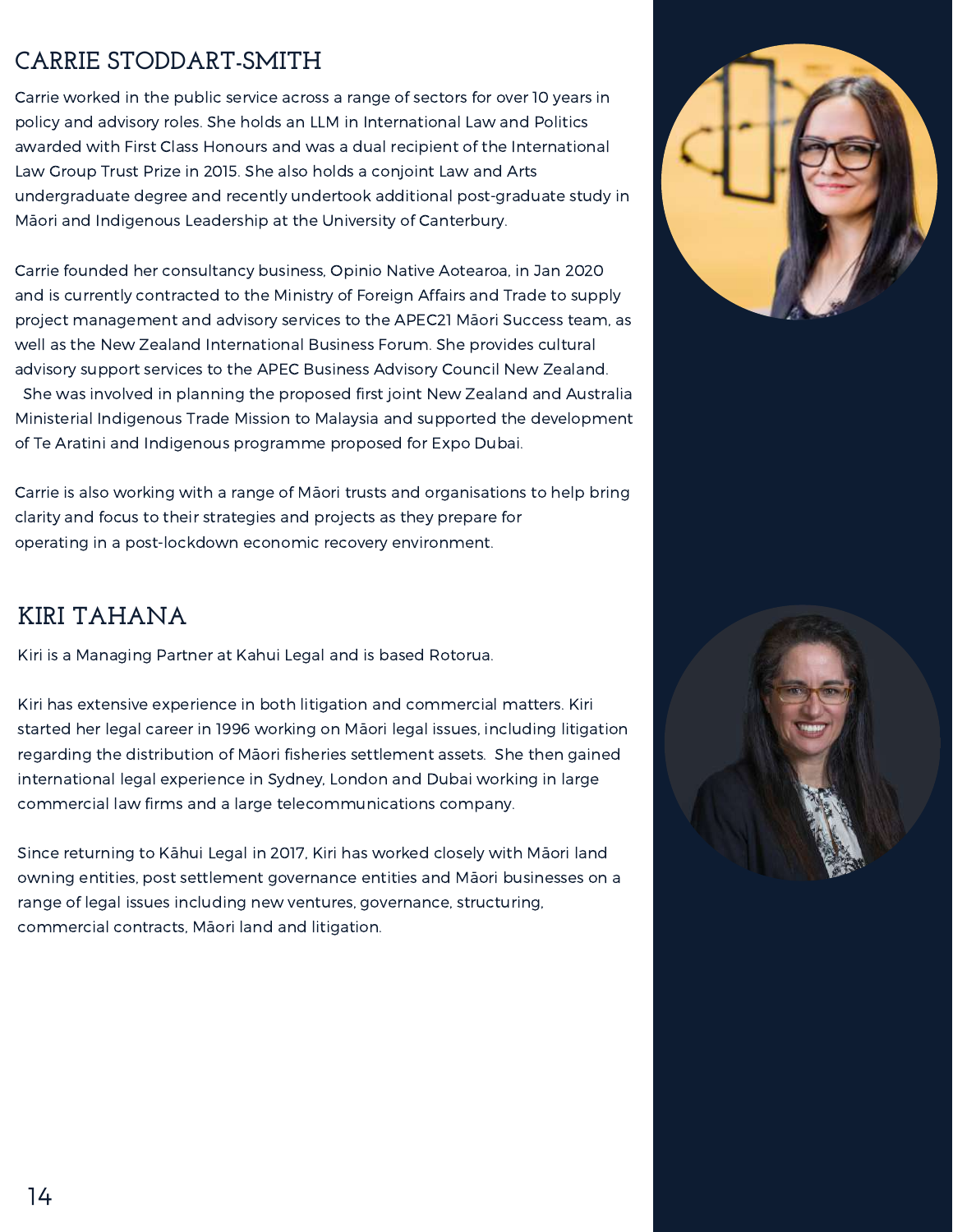#### **MARINO TAHI**

Ko Tuhoe te iwi, Ko Maungapohatu me Manawaru nga maunga, Ko Ohinemataroa te awa, Ko Mataatua te waka, Ko Tamakaimoana, Ngai Te Paena, Te Urewera, Ngati Rongo, Kurikino nga hapu, Ko Ruatahuna te turangawaewae, Ko Marino Tahi tōku ingoa.

Marino Tahi has 15 years experience working with whānau, hapu, iwi, Māori business and Māori communities in New Zealand's research, science and technology system. He is currently the General Manager, Māori Strategy and Partnerships at the National Institute of Water & Atmospheric Research (NIWA), and was previously a senior manager at Manaaki Whenua – Landcare Research Ltd. He has served on various science advisory boards and panels for the Royal Society of New Zealand (RSNZ), the Environmental Protection authority (EPA), New Zealand Greenhouse Gas Research centre (NZAGRC), and as chair of Te Ara Putaiao (TAP) – the Māori science collective across the Crown Research Institutes. He is currently working with the Science and Technology branch of Agriculture and Agri-Food Canada (AAFC) as part of the NZ-Canada government cooperation initiative for supporting indigenous-led participation in the agriculture and agri-food sector.



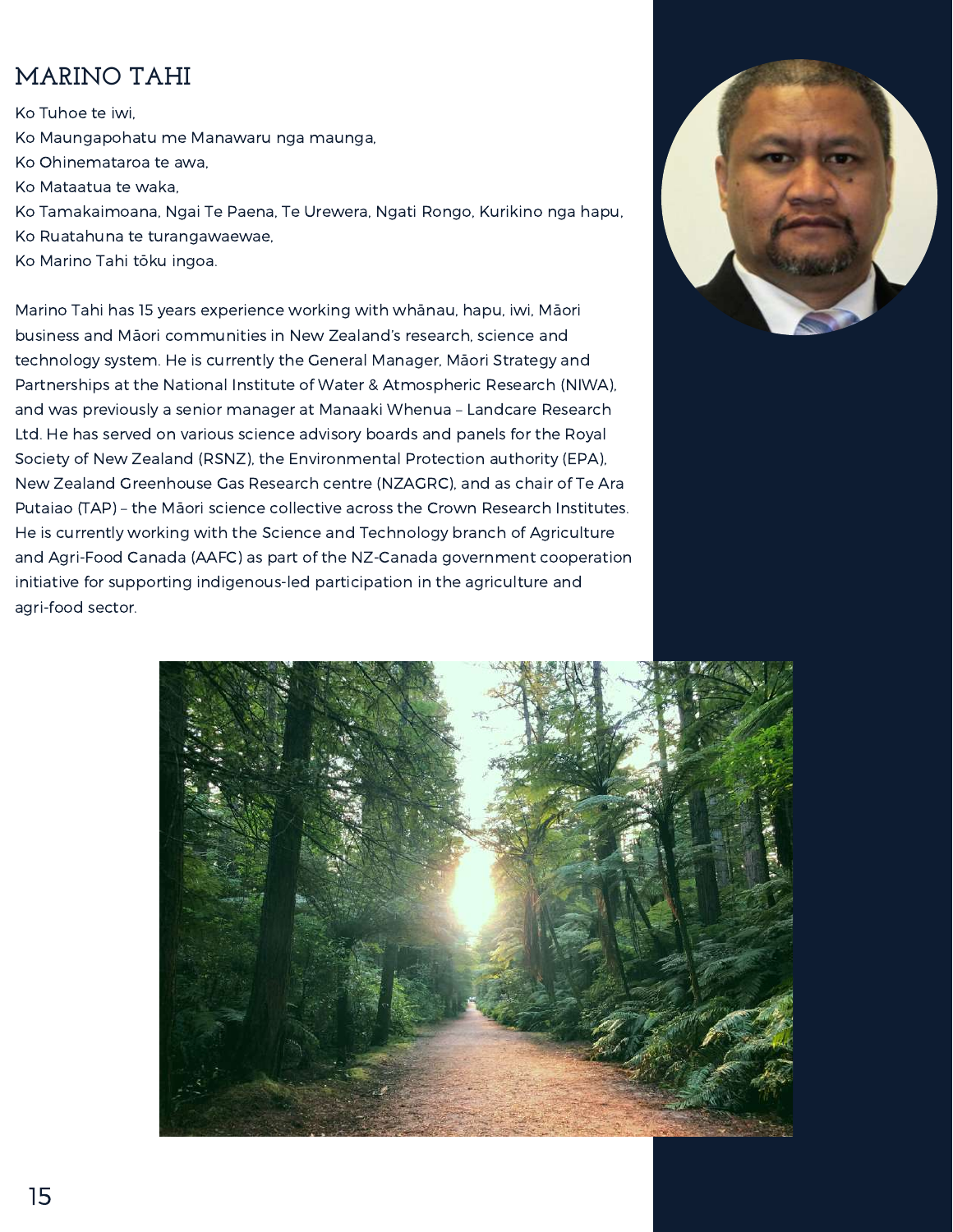#### **TANIA TE WHENUA**

Tania (Tūhoe, Whakatōhea) is principal of Te Whenua Law and Consulting, assisting organisations to realise a commitment to the Treaty of Waitangi and enhance responsiveness to Māori.

As a proud mother of four Tania is passionate about empowering Indigenous development through enhancing the leadership potential of women and children and protecting the natural environment.

Tania is co-counsel representing the New Zealand Mataatua District Māori Council in their Treaty of Waitangi claim on climate change and a member of the Bay of Plenty Regional Council Rivers Advisory Body (Whakatōhea district).

Tania is also co-counsel to the New Zealand Council of Trade Unions and New Zealand Public Service Association representing their joint position on inequities facing Māori women in employment within the current Waitangi Tribunal Mana Wahine Kaupapa Inquiry. Tania was recently appointed a Local Government Development Contributions Commissioner to hear disputes regarding local government housing development contributions which impacts affordability and access to housing from a wahine Māori (Māori women's) perspective.



#### **KARL WIXON**

ARAHIA Director Karl Wixon's approach sits at the intersection of culture, commerce and creativity focussing on Designing Futures & Making Shift Happen. His principal focus is on Indigenous enterprise and economic development. He is frequently engaged, across both public and private sector, to facilitate co-design of strategy, brands, products, services, and experiences.

Karl has unique insight having developed tribal, sector and regional economic development strategy in New Zealand, as well as being contracted by the Government of Manitoba to develop the 'Look North' Economic Development Report and Action Plan working with First Nations, Metis, Industry, and northern communities. He has also held contracts with Opaskwayek Cree Nation, The Treaty Relations Commission of Manitoba, and a number of Provincial Government departments. He has led numerous pioneering and transformative projects across Māori social and commercial enterprise and is a Young Enterprise mentor. Karl has held many leadership roles including past President of the Designers Institute of New Zealand, a founder of Ngā Aho Inc the Māori Design Society, and Ministerial appointments to the NZ Story Advisory Board and council of Te Wānanga o Aotearoa. He is of Waitaha, Kāti Māmoe, Kai Tahu, Ngāti Toa Rangatira and Pākehā descent. www.arahia.com

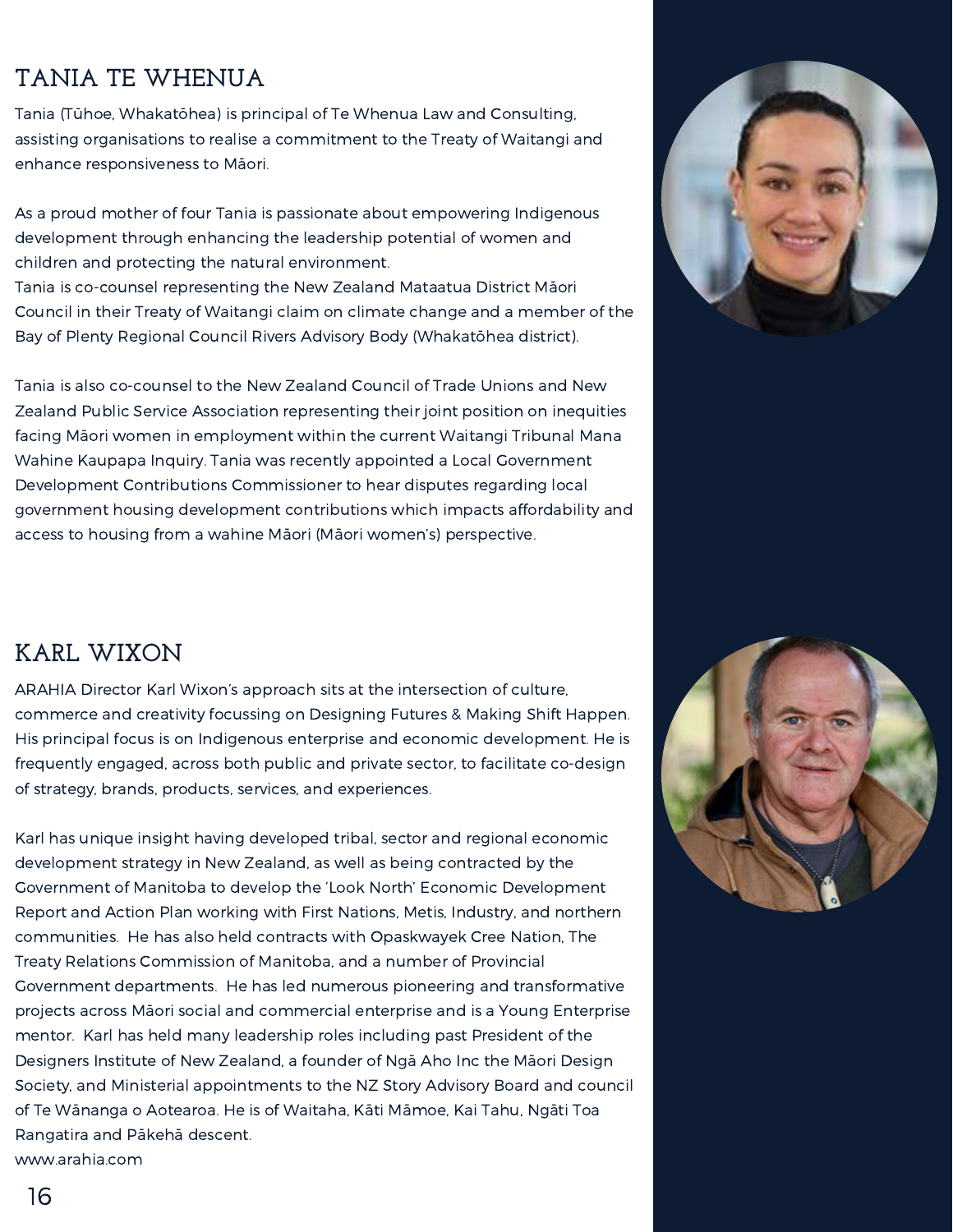

#### **CHRIS KARAMEA INSLEY**

Chris is the CEO of Te Taumata, a key Maori partner for international trade issues and direct advisor to the New Zealand government. He is also a member of the APEC 2021 Business Leadership Group.

Chris has extensive training and education from leading New Zealand and international business schools and more than 30 years of experience working with Indigenous groups, government agencies and international investors in a variety of roles around the world. His life-long focus has been to help Indigenous groups achieve long-term social and environmental well-being through better investment in and development of their natural assets.

Chris passionate about helping communities shape their sustainable, long term development plans and is a champion for Indigenous Professionals gaining international experience.





#### **RAYLENE WHITFORD**

Raylene is a Cree-Métis finance professional with a well-established career in the international finance and energy sector. She is the founder of Canative Energy, a social enterprise which supports the economic development of Indigenous communities impacted by the energy sector in Canada and Ecuador. Her previous leadership positions include the Executive Director for a company listed on the London Stock Exchange and directing a USD 42 billion capital efficiency project for a national oil company in the Middle East.

In 2014, Raylene took a sabbatical from her corporate role with KPMG to return to Canada to roughneck on a triple-pad drilling rig in order to gain experience in the field. She is a strong advocate for Indigenous Professionals gaining international experience. Raylene is a Chartered Accountant, has an MBA in Oil and Gas Management from Aberdeen Business School (Scotland) and is currently completing a PhD in Indigenous Studies and Business at the University of Alberta.

www.linkedin.com/in/raylene-whitford rwhitford@canativenergy.com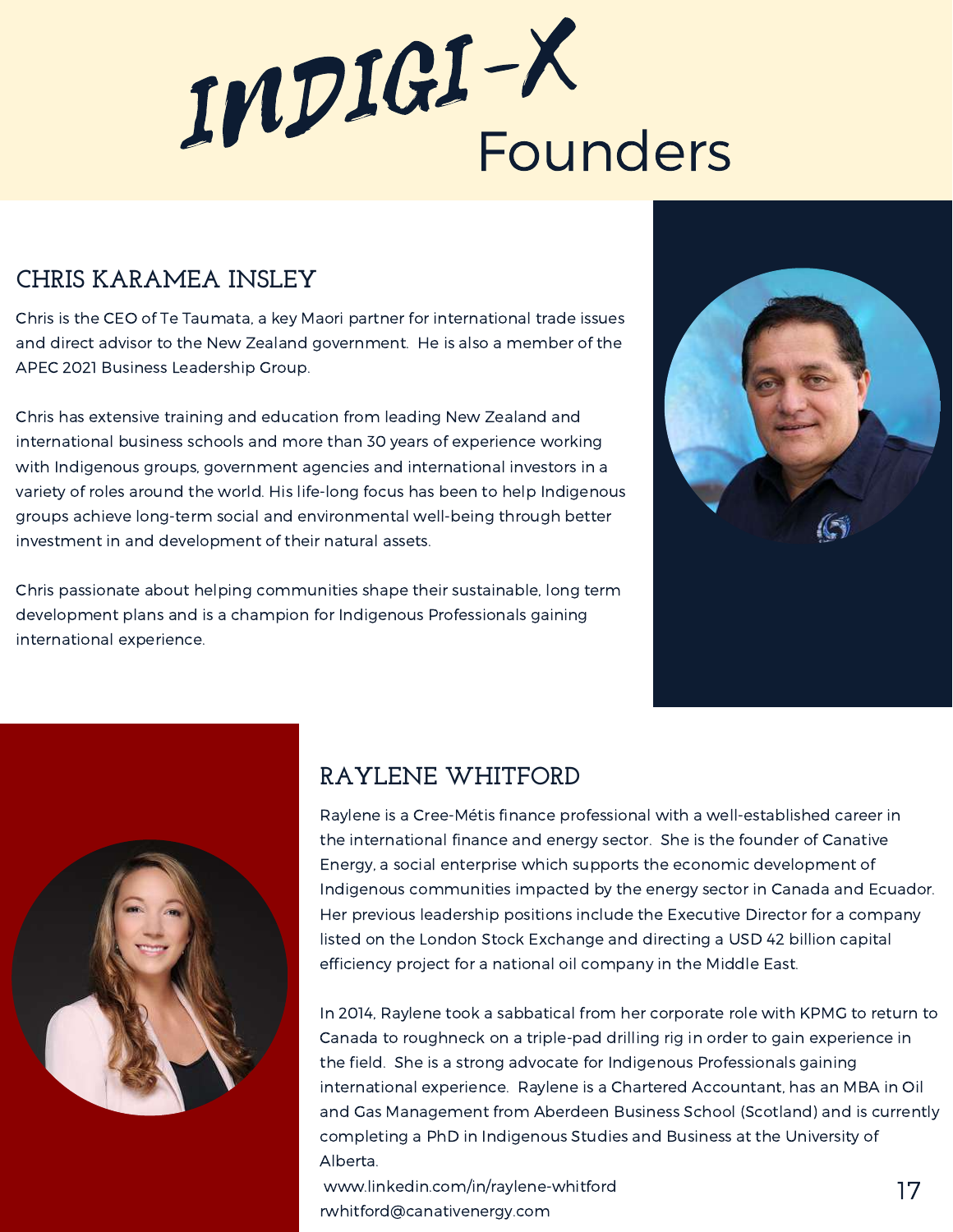# WEEKLY MEETINGS

All meetings will be held by Zoom and chaired by Chris Karamea Insely and Raylene Whitford. The agendas for the weekly meetings are outlined below. As the program evolves, the agenda may be subject to change.

#### **Week 1: Introductions; Vision and Scope (1 hr)**

Canada: 26 June 2020, 15:00 - 16:00 MT New Zealand: 27 June 2020, 09:00 - 10:00 NZST

- Opening prayer in Cree and Māori
- Welcome from Chris Karamea Insley and Raylene Whitford
- Logistics / Ways of Working
- Brief introductions from delegates (1 / 2 minutes each)
- Background of the program, objectives, outcomes
- High level discussion on potential questions

Homework: self-select groups and communicate to Raylene by 1 July 2020.

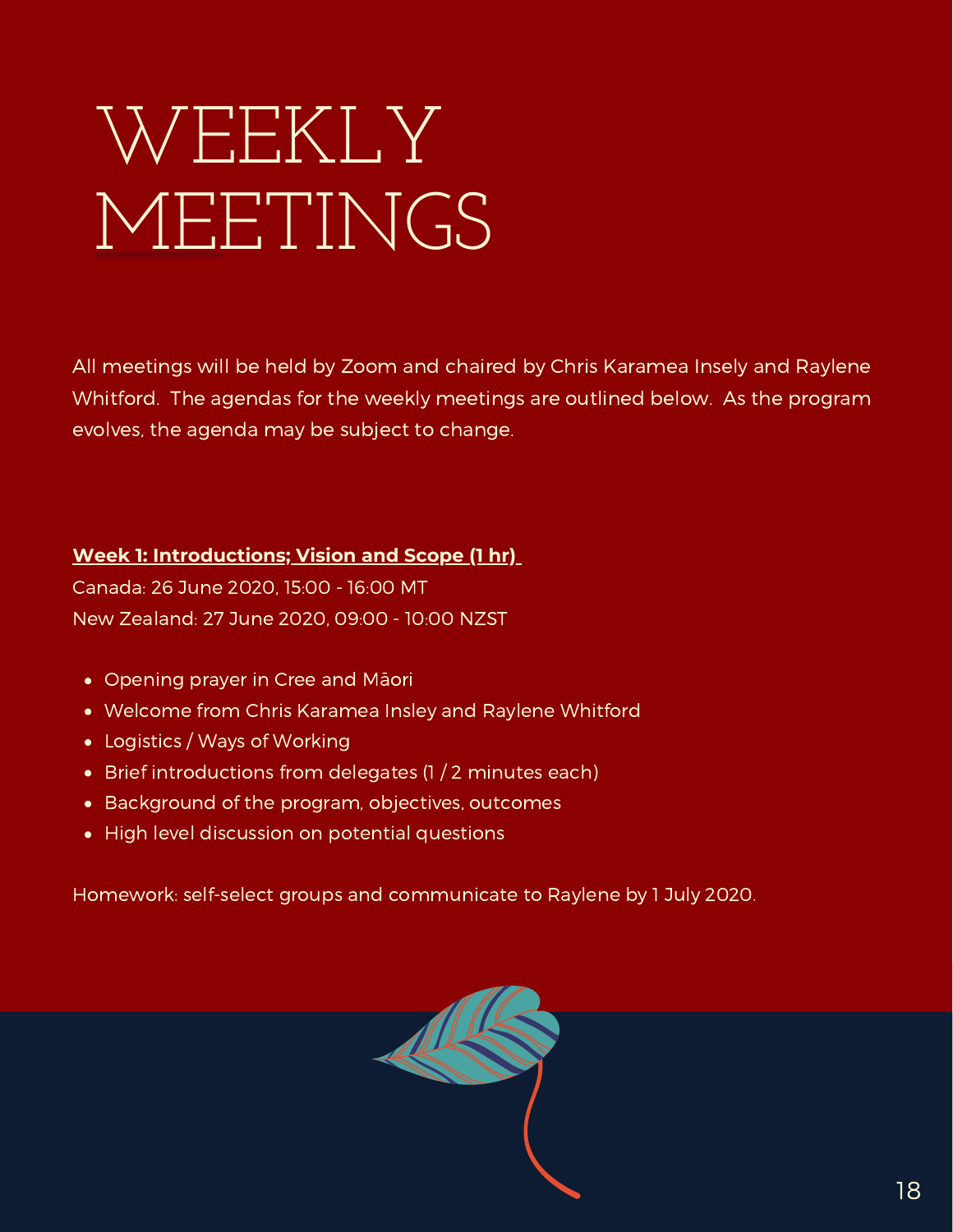## WEEKLY MEETINGS (CONT.)

#### **Week 2: Group Work, Brainstorming**

Canada: 3 July 2020, 15:00 - 16:30 MT New Zealand: 4 July 2020, 09:00 - 10:30 NZST

- Opening prayer in Cree and Māori
- Session introductionFraming the question, how to avoid "scope creep"
- Review of breakout groupsBreakout rooms: all groups will be pre-assigned a "breakout room" where they will have asmaller meeting with group members to discuss thoughts on what topic/question they wish to explore (60 mins)
- Re-group and discussion of key themes, thoughts, feedback (15 mins)

Homework: Connect with group members during the week to keep the ideas flowing!

#### **Week 3: Idea Maturation**

Canada: 10 July 2020, 15:00 - 16:30 MT New Zealand: 11 July 2020, 09:00 - 10:30 NZST

- Opening prayer in Cree and Māori
- **Session introduction**
- Breakout rooms: sub-groups will continue their discussions independently (~1hr)
- Re-group: sharing of key thoughts, how they plan to give the presentation the following week (~20 mins)
- Closing thoughts

Homework: Finalise the group presentation for the following week; Liaise with Raylene if you require any additional logistics support with the presentations (ie. slide sharing etc)

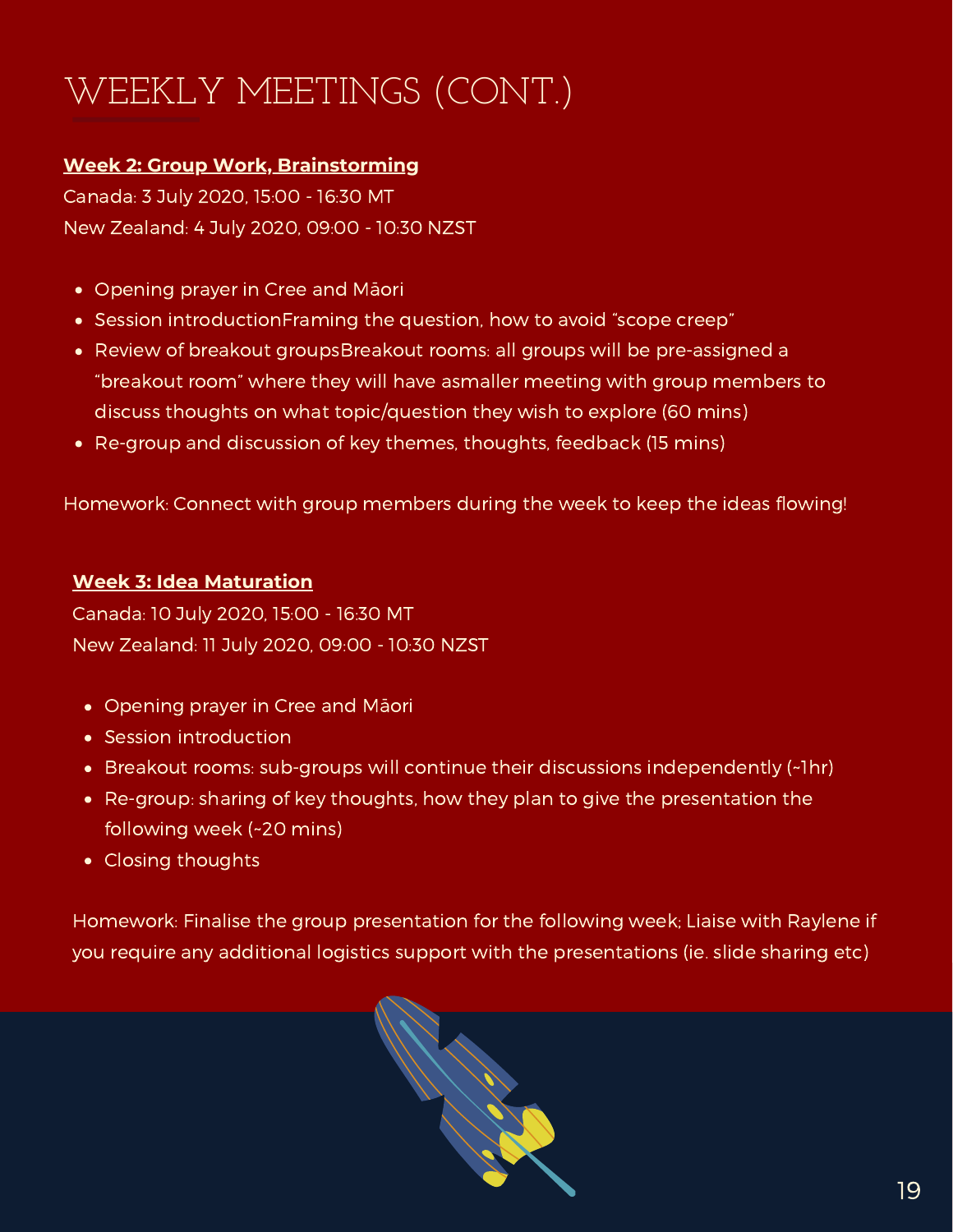### FINAL PRESENTATIONS - 17 / 18 JULY 2020

We will invite government and industry delegates from Canada and New Zealand to attend your presentations this week. The full list of invited attendees will be confirmed before the session.

#### **Week 4: Final Presentations**

Canada: 17 July 2020, 15:00 - 17:00 MT New Zealand: 18 July 2020, 09:00 - 11:00 NZST

- Opening prayer in Cree and Māori
- Session introduction
- Introduction of external delegate attendees
- Presentations from each group (10 mins each  $=$  ~60 mins)
- Discussion and feedback
- Closing thoughts
- Next steps

A final report collating the cohort's recommendations will be drafted shortly after the final presentations and distributed to industry and government contacts.